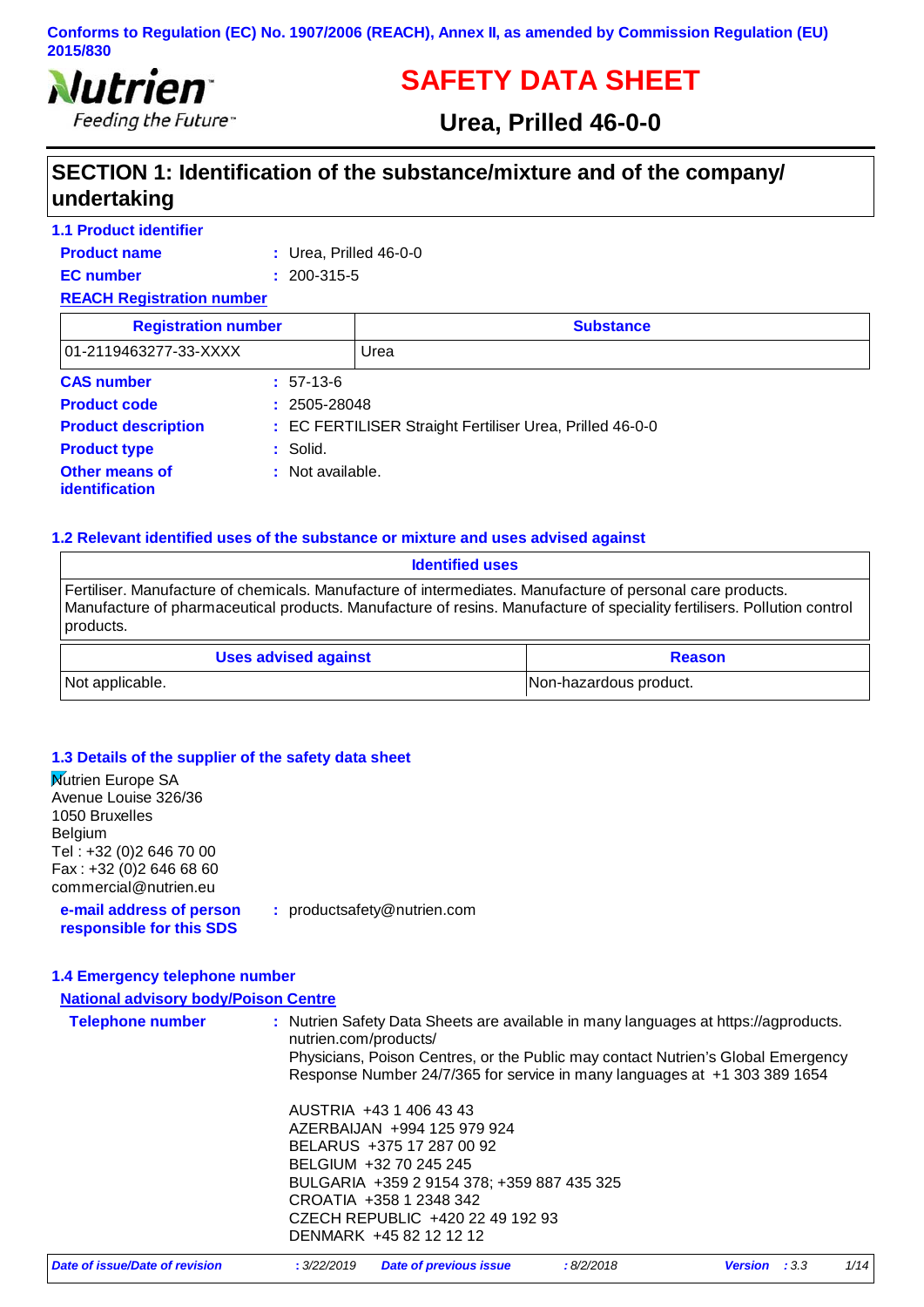*Urea, Prilled 46-0-0*

# **SECTION 1: Identification of the substance/mixture and of the company/ undertaking**

| ESTONIA 16662; +372 62 69 379                                             |
|---------------------------------------------------------------------------|
| FINLAND +358 9 471977                                                     |
| <b>FRANCE</b>                                                             |
| Angers +33 (0) 2 41 48 21 21                                              |
| Bordeaux +33 (0) 5 56 96 40 80                                            |
| Lille 0800 59 59 59 (national callers)                                    |
| Lyon +33 (0) 4 72 11 69 11                                                |
| Marseille +33 (0)4 91 75 25 25                                            |
| Nancy +33 (0) 3 83 22 50 50                                               |
| Paris +33 (0) 1 40 05 48 48                                               |
| Rennes +33 (0) 2 99 59 22 22                                              |
| Strasbourg +33 (0)3 88 37 37 37                                           |
| Toulouse +33 (0)5 61 77 74 47                                             |
| GEORGIA +995 99 53 33 20                                                  |
| <b>GERMANY</b>                                                            |
| Berlin +49 30 192 40                                                      |
| Bonn +49 228 192 40                                                       |
| Erfurt +49 361 730 730                                                    |
| Freiburg +49 761 192 40                                                   |
| Goettingen +49 551 192 40                                                 |
| Homburg (Saar) +49 6841 192 40                                            |
| Mainz +49 6131 192 40                                                     |
| Munich +49 89 192 40                                                      |
| GREECE +30 21 07 79 37 77                                                 |
| HUNGARY +36 80 20 11 99                                                   |
| ICELAND +354 543 22 22                                                    |
| IRELAND +353 1 837 9964 (medical professionals) +353 1 809 2166 (public)  |
| ISRAEL +972 4 854 19 00                                                   |
| <b>ITALY</b>                                                              |
| Bergamo +39 800 883 300                                                   |
| Firenze +39 55 794 7819                                                   |
| Foggia +39 881 732 326                                                    |
| Genoa +39 10 563 62 45                                                    |
| Milan +39 02 6610 1029                                                    |
| Padova +39 49 827 50 78                                                   |
| Pavia +39 38 224 444                                                      |
|                                                                           |
| Rome +39 06 305 43 43                                                     |
| Turin +39 011 663 7637                                                    |
| KAZAKHSTAN +7 3272 925 868<br>LITHUANIA +370 5 236 20 52; +370 687 533 78 |
|                                                                           |
| NETHERLANDS +31 30 274 88 88                                              |
| NORWAY +47 22 59 13 00                                                    |
| <b>POLAND</b>                                                             |
| Gdansk +48 58 682 04 04                                                   |
| Krakow +48 12 411 99 99                                                   |
| Lòdz +48 42 63 14 724                                                     |
| Sosnowiec +48 32 266 11 45                                                |
| Warszawa +48 22 619 66 54                                                 |
| Wroclaw +48 71 343 30 08                                                  |
| PORTUGAL 808 250 143 (national callers)                                   |
| ROMANIA +402 212 106 282                                                  |
| <b>RUSSIAN FEDERATION</b>                                                 |
| Ekaterinburg +7 343 229 98 57                                             |
| Moscow +7 495 628 1687                                                    |
| Saint-Petersburg +7 921 757 3228                                          |
| SERBIA +381 11 3608 440                                                   |
| SLOVAKIA +421 2 5477 4166                                                 |
| SLOVENIA +386 41 635 500                                                  |
| SPAIN +34 91 562 0420                                                     |
| SWEDEN 112 (national callers); +46 (0)10 456 6700                         |
| SWITZERLAND +41 44 251 51 51 (in Switzerland dial 145)                    |
|                                                                           |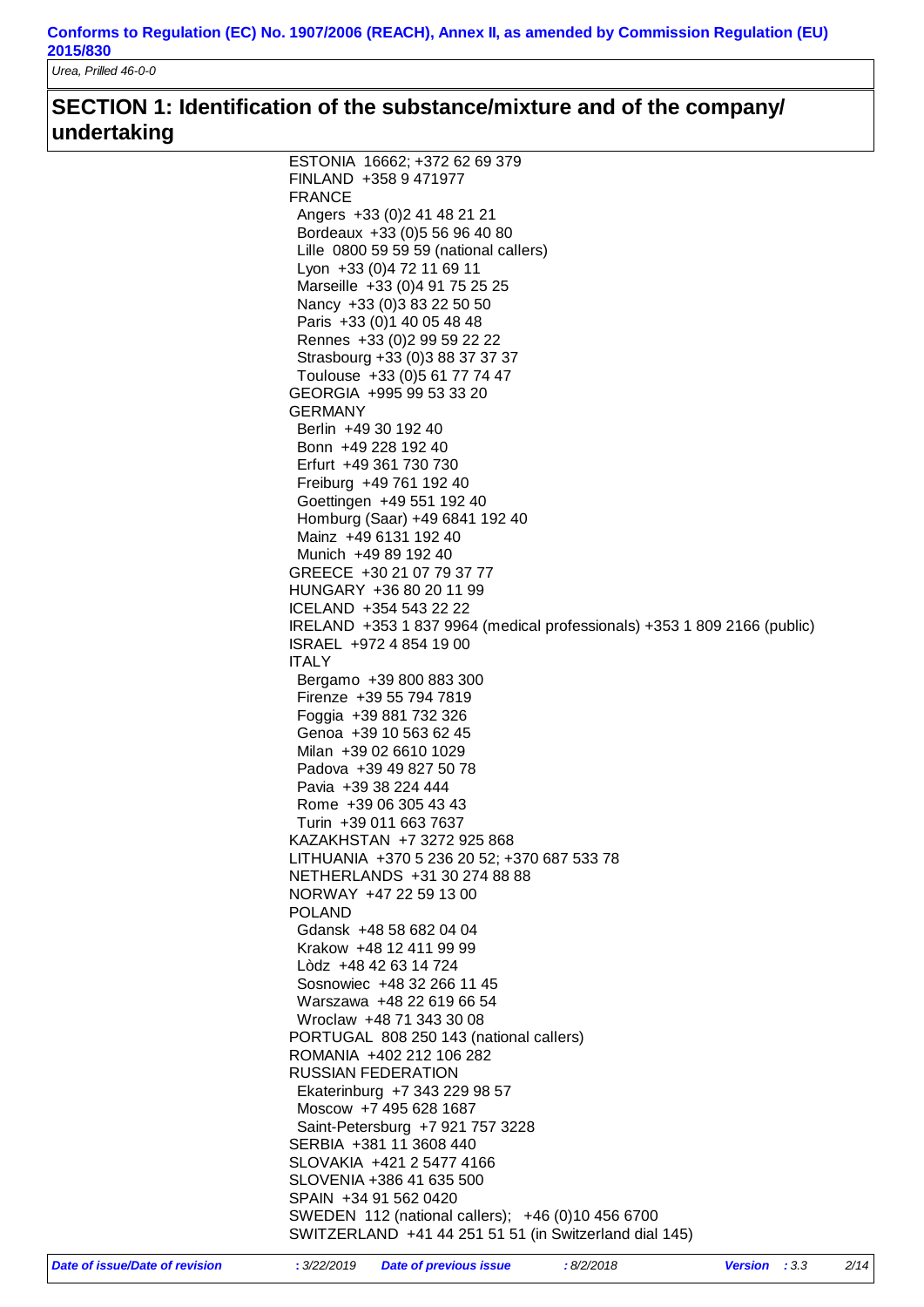*Urea, Prilled 46-0-0*

# **SECTION 1: Identification of the substance/mixture and of the company/ undertaking**

|                           | THE FORMER YUGOSLAVIA +38 923 147 635                |
|---------------------------|------------------------------------------------------|
|                           | TURKEY +90 0312 433 70 01 or 0 800 314 7900          |
|                           | UNITED KINGDOM                                       |
|                           | Belfast 844 892 0111                                 |
|                           | Birmingham 844 892 0111                              |
|                           | Edinburgh 844 892 0111                               |
|                           | Newcastle Upon Tyne +44 191 2606182; +44 191 2606180 |
|                           | Penarth 844 892 0111                                 |
| <b>Supplier</b>           |                                                      |
| <b>Telephone number</b>   | : Mutrien Europe SA                                  |
|                           | <b>EMERGENCY TELEPHONE NUMBERS:</b>                  |
|                           | Transportation: 00-1-303-389-1654                    |
|                           | Medical: 00-1-303-389-1654                           |
| <b>Hours of operation</b> | : 24/7/365                                           |

# **SECTION 2: Hazards identification**

#### **2.1 Classification of the substance or mixture**

**Classification according to Regulation (EC) No. 1272/2008 [CLP/GHS] Product definition : Mono-constituent substance** Not classified.

See Section 11 for more detailed information on health effects and symptoms. The product is NOT classified as hazardous according to Regulation (EC) 1272/2008 as amended. See Section 11 for more detailed information on health effects and symptoms.

### **2.2 Label elements**

**Hazard pictograms :**



| <b>Signal word</b>                                                                                                                                              | : No signal word.                                                                                                                |
|-----------------------------------------------------------------------------------------------------------------------------------------------------------------|----------------------------------------------------------------------------------------------------------------------------------|
| <b>Hazard statements</b>                                                                                                                                        | : No known significant effects or critical hazards.                                                                              |
| <b>Precautionary statements</b>                                                                                                                                 |                                                                                                                                  |
| <b>General</b>                                                                                                                                                  | : Read label before use. Keep out of reach of children. If medical advice is needed,<br>have product container or label at hand. |
| <b>Prevention</b>                                                                                                                                               | : Not applicable.                                                                                                                |
| <b>Response</b>                                                                                                                                                 | : Not applicable.                                                                                                                |
| <b>Storage</b>                                                                                                                                                  | : Not applicable.                                                                                                                |
| <b>Disposal</b>                                                                                                                                                 | : Not applicable.                                                                                                                |
| <b>Hazardous ingredients</b>                                                                                                                                    | : Not applicable.                                                                                                                |
| <b>Supplemental label</b><br>elements                                                                                                                           | : Safety data sheet available on request.                                                                                        |
| <b>Annex XVII - Restrictions</b><br>on the manufacture,<br>placing on the market and<br>use of certain dangerous<br>substances, mixtures and<br><b>articles</b> | : Not applicable.                                                                                                                |
| <b>Special packaging requirements</b>                                                                                                                           |                                                                                                                                  |
| <b>Containers to be fitted</b><br>with child-resistant<br>fastenings                                                                                            | : Not applicable.                                                                                                                |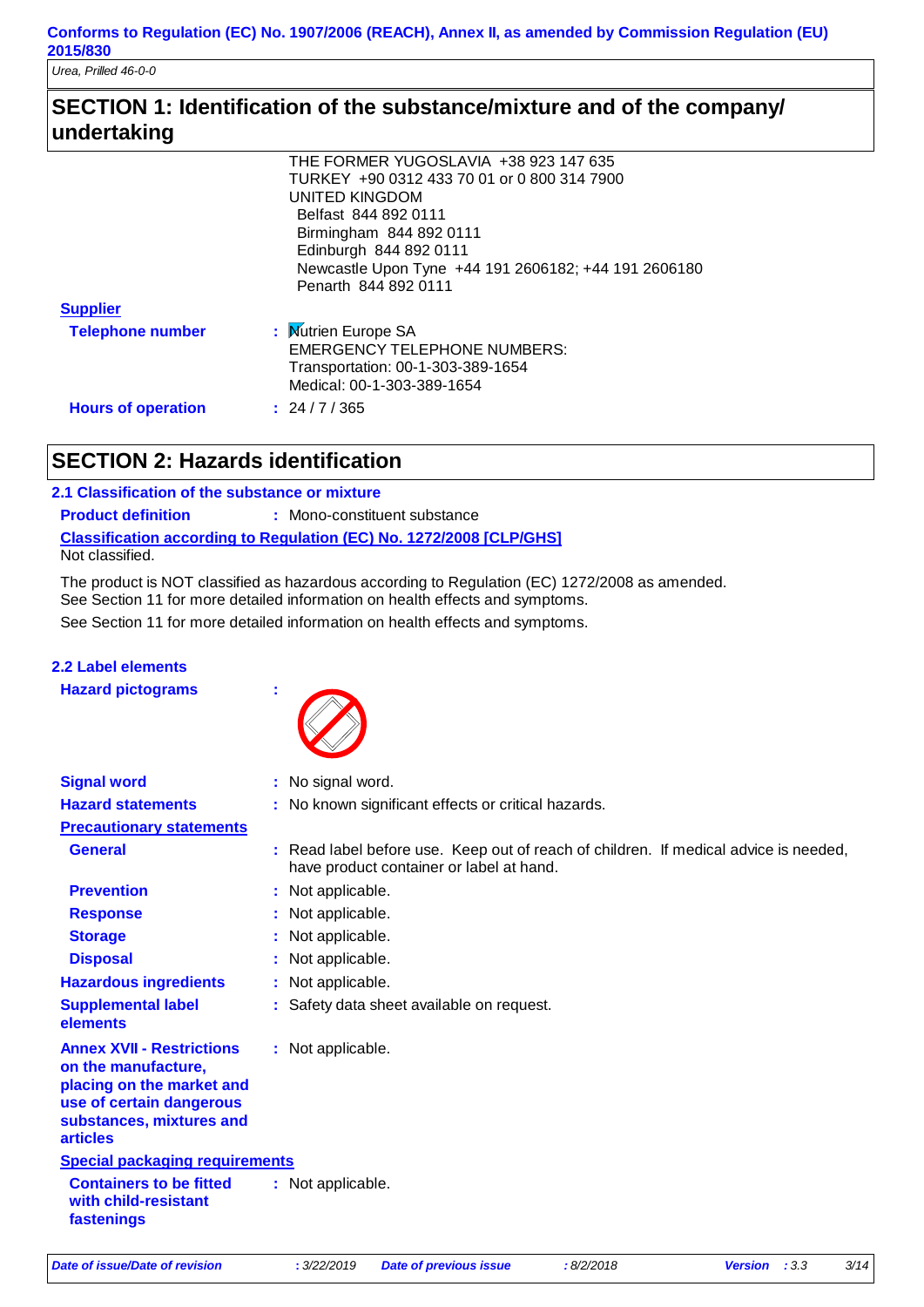# **SECTION 2: Hazards identification**

**Tactile warning of danger :** Not applicable.

#### **2.3 Other hazards**

| <b>Substance meets the</b><br>criteria for PBT according<br>to Regulation (EC) No.<br><b>1907/2006, Annex XIII</b>  | : No.<br>P: Not available. B: Not available. T: No.                                                                                            |
|---------------------------------------------------------------------------------------------------------------------|------------------------------------------------------------------------------------------------------------------------------------------------|
| <b>Substance meets the</b><br>criteria for vPvB according<br>to Regulation (EC) No.<br><b>1907/2006, Annex XIII</b> | : No.<br>vP: Not available, vB: Not available.                                                                                                 |
| Other hazards which do<br>not result in classification                                                              | : Handling and/or processing of this material may generate a dust which can cause<br>mechanical irritation of the eyes, skin, nose and throat. |

# **SECTION 3: Composition/information on ingredients**

| <b>3.1 Substances</b><br>Mono-constituent substance |                                                                    |               |                                               |             |
|-----------------------------------------------------|--------------------------------------------------------------------|---------------|-----------------------------------------------|-------------|
| <b>Product/ingredient name</b>                      | <b>Identifiers</b>                                                 | $\frac{9}{6}$ | <b>Regulation (EC) No.</b><br>1272/2008 [CLP] | <b>Type</b> |
| Urea                                                | REACH #:<br>01-2119463277-33-XXXX<br>EC: 200-315-5<br>CAS: 57-13-6 | 98            | Not classified.                               | [A]         |

There are no additional ingredients present which, within the current knowledge of the supplier, are classified and contribute to the classification of the substance and hence require reporting in this section.

Type

[A] Constituent

[B] Impurity

[C] Stabilising additive

Occupational exposure limits, if available, are listed in Section 8.

## **SECTION 4: First aid measures**

#### **4.1 Description of first aid measures**

| <b>Eye contact</b>                | : Immediately flush eyes with plenty of water, occasionally lifting the upper and lower<br>eyelids. Check for and remove any contact lenses. Get medical attention if irritation<br>occurs.                                                                                                                                                                                                                             |
|-----------------------------------|-------------------------------------------------------------------------------------------------------------------------------------------------------------------------------------------------------------------------------------------------------------------------------------------------------------------------------------------------------------------------------------------------------------------------|
| <b>Inhalation</b>                 | : No known significant effects or critical hazards. Remove to fresh air and keep at rest<br>in a position comfortable for breathing. Get medical attention if symptoms occur. In a<br>fire, hazardous decomposition products may be produced. In case of inhalation of<br>decomposition products in a fire, symptoms may be delayed. The exposed person<br>may need to be kept under medical surveillance for 48 hours. |
| <b>Skin contact</b>               | : Flush contaminated skin with plenty of water. Remove contaminated clothing and<br>shoes. Get medical attention if symptoms occur.                                                                                                                                                                                                                                                                                     |
| <b>Ingestion</b>                  | : Wash out mouth with water. If material has been swallowed and the exposed person<br>is conscious, give small quantities of water to drink. Do not induce vomiting unless<br>directed to do so by medical personnel. Get medical attention if symptoms occur.                                                                                                                                                          |
| <b>Protection of first-aiders</b> | : No action shall be taken involving any personal risk or without suitable training. No<br>evidence of risk to humans.                                                                                                                                                                                                                                                                                                  |

#### **4.2 Most important symptoms and effects, both acute and delayed**

#### **Over-exposure signs/symptoms Skin contact Ingestion Inhalation** : No specific data. : No specific data. : No specific data. **Eye contact :** May cause irritation due to mechanical action.

|  |  |  | Date of issue/Date of revision |
|--|--|--|--------------------------------|
|--|--|--|--------------------------------|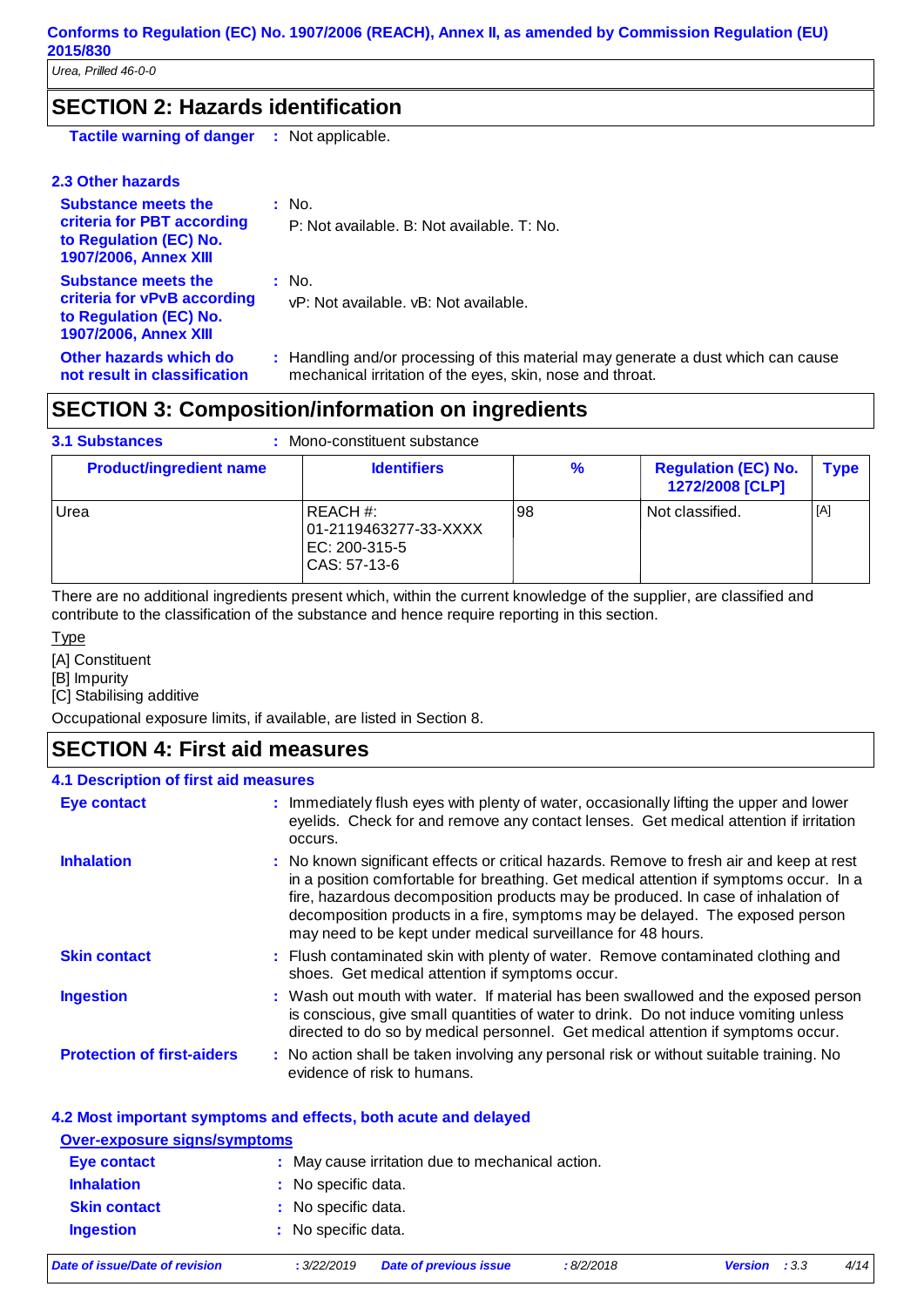# **SECTION 4: First aid measures**

|                                  | 4.3 Indication of any immediate medical attention and special treatment needed                                                                                                                                                                                                                                                                                                                                                                                                                       |  |
|----------------------------------|------------------------------------------------------------------------------------------------------------------------------------------------------------------------------------------------------------------------------------------------------------------------------------------------------------------------------------------------------------------------------------------------------------------------------------------------------------------------------------------------------|--|
| <b>Notes to physician</b>        | : Treat symptomatically. Contact poison treatment specialist immediately if large<br>quantities have been ingested or inhaled. In case of inhalation of decomposition<br>products in a fire, symptoms may be delayed. The exposed person may need to be<br>kept under medical surveillance for 48 hours. For professional, multilingual, medical<br>support, in case of medical emergencies involving Nutrien products, telephone the<br>Nutrien global 24 hour Emergency Number: 00-1-303-389-1654. |  |
| <b>Specific treatments</b>       | : No specific treatment.                                                                                                                                                                                                                                                                                                                                                                                                                                                                             |  |
| CECTION E. Firefiabling measures |                                                                                                                                                                                                                                                                                                                                                                                                                                                                                                      |  |

### **SECTION 5: Firefighting measures**

| 020 1108 0. 1 1108 98889 111000 11 00                     |                                                                                                                                                                                                                                                                                                                                                                          |
|-----------------------------------------------------------|--------------------------------------------------------------------------------------------------------------------------------------------------------------------------------------------------------------------------------------------------------------------------------------------------------------------------------------------------------------------------|
| 5.1 Extinguishing media                                   |                                                                                                                                                                                                                                                                                                                                                                          |
| <b>Suitable extinguishing</b><br>media                    | : Decomposes on heating. Non-flammable. Material will not burn. Use an<br>extinguishing agent suitable for the surrounding fire.                                                                                                                                                                                                                                         |
| <b>Unsuitable extinguishing</b><br>media                  | : Not applicable.                                                                                                                                                                                                                                                                                                                                                        |
| 5.2 Special hazards arising from the substance or mixture |                                                                                                                                                                                                                                                                                                                                                                          |
| <b>Hazards from the</b><br>substance or mixture           | : In a fire, hazardous decomposition products may be produced. Exposure to<br>decomposition products may cause a health hazard.                                                                                                                                                                                                                                          |
| <b>Hazardous combustion</b><br>products                   | Decomposition products may include the following materials:<br>carbon dioxide<br>carbon monoxide<br>nitrogen oxides                                                                                                                                                                                                                                                      |
| <b>5.3 Advice for firefighters</b>                        |                                                                                                                                                                                                                                                                                                                                                                          |
| <b>Special protective actions</b><br>for fire-fighters    | Promptly isolate the scene by removing all persons from the vicinity of the incident if<br>÷.<br>there is a fire. Move containers from fire area if this can be done without risk. Use<br>water spray to keep fire-exposed containers cool. Contain and collect the water used<br>to fight the fire for later treatment and disposal.                                    |
| <b>Special protective</b><br>equipment for fire-fighters  | Fire-fighters should wear appropriate protective equipment and self-contained<br>÷<br>breathing apparatus (SCBA) with a full face-piece operated in positive pressure<br>mode. Clothing for fire-fighters (including helmets, protective boots and gloves)<br>conforming to European standard EN 469 will provide a basic level of protection for<br>chemical incidents. |
| <b>Additional information</b>                             | : If mixed with chlorine or hypochlorites, it may form nitrogen trichloride which may<br>explode spontaneously in air.                                                                                                                                                                                                                                                   |
|                                                           | <b>SECTION 6: Accidental release measures</b>                                                                                                                                                                                                                                                                                                                            |
|                                                           | 6.1 Personal precautions, protective equipment and emergency procedures                                                                                                                                                                                                                                                                                                  |
| For non-emergency                                         | : No action shall be taken involving any personal risk or without suitable training. Keep                                                                                                                                                                                                                                                                                |

| <b>precautions</b>                                       | and sewers. Inform the relevant authorities if the product has caused adverse<br>impacts (sewers, waterways, soil or air). |
|----------------------------------------------------------|----------------------------------------------------------------------------------------------------------------------------|
| 6.3 Methods and material for containment and cleaning up | : Move containers from spill area. Recover the material and use it for its intended                                        |
| <b>Small spill</b>                                       | purpose.                                                                                                                   |

appropriate personal protective equipment.

information in "For non-emergency personnel".

*Date of issue/Date of revision* **:** *3/22/2019 Date of previous issue : 8/2/2018 Version : 3.3 5/14*

**6.2 Environmental** 

**For emergency responders :**

**personnel**

Avoid dispersal of spilt material and runoff and contact with soil, waterways, drains **:**

If specialised clothing is required to deal with the spillage, take note of any information in Section 8 on suitable and unsuitable materials. See also the

unnecessary and unprotected personnel from entering. Avoid breathing dust. Put on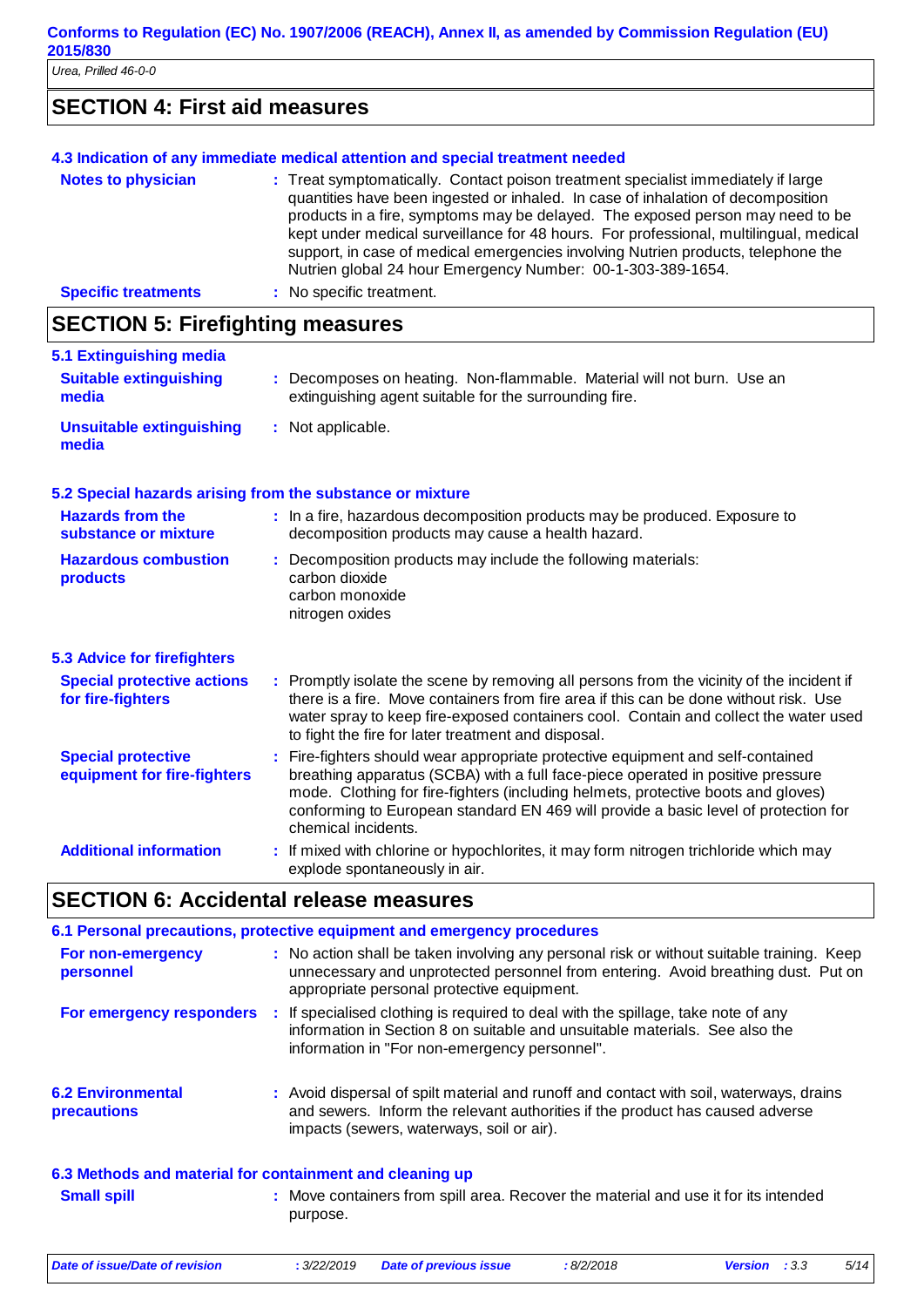### **SECTION 6: Accidental release measures**

| <b>Large spill</b>                        | : Move containers from spill area. Prevent entry into sewers, water courses,<br>basements or confined areas. Avoid creating dusty conditions and prevent wind<br>dispersal. Recover the material and use it for its intended purpose. |
|-------------------------------------------|---------------------------------------------------------------------------------------------------------------------------------------------------------------------------------------------------------------------------------------|
| 6.4 Reference to other<br><b>sections</b> | : See Section 1 for emergency contact information.<br>See Section 8 for information on appropriate personal protective equipment.<br>See Section 13 for additional waste treatment information.                                       |

## **SECTION 7: Handling and storage**

The information in this section contains generic advice and guidance.

#### **7.1 Precautions for safe handling**

| <b>Protective measures</b>                       | : Put on appropriate personal protective equipment (see Section 8). Do not ingest.<br>Avoid breathing dust. Prevent dust accumulation. Wear appropriate respirator when<br>ventilation is inadequate.                                  |
|--------------------------------------------------|----------------------------------------------------------------------------------------------------------------------------------------------------------------------------------------------------------------------------------------|
| <b>Advice on general</b><br>occupational hygiene | : Workers should wash hands and face before eating, drinking and smoking. Remove<br>contaminated clothing and protective equipment before entering eating areas. See<br>also Section 8 for additional information on hygiene measures. |

#### **7.2 Conditions for safe storage, including any incompatibilities**

Store in accordance with local regulations. May form steep piles that can collapse without warning when stored in bulk. Avoid forming steep slopes when removing product. Ensure that bulk bags or smaller packaged products stored in tiers are stacked, racked, blocked, interlocked, or otherwise secured to prevent sliding, rolling, or collapse. Use caution when opening truck or railcar doors as product may have shifted during transport.

Must be stored in a dry location. Absorbs moisture on long-term storage under high humidity conditions. Store away from incompatible materials (see Section 10). When product is stored in sealable containers, keep container tightly closed and sealed until ready for use. Sealable containers that have been opened must be carefully resealed and kept upright to prevent leakage. Do not store in unlabeled containers.

| 7.3 Specific end use(s)                        |                                                                                                                                                                                                                                                              |
|------------------------------------------------|--------------------------------------------------------------------------------------------------------------------------------------------------------------------------------------------------------------------------------------------------------------|
| <b>Recommendations</b>                         | : Fertiliser. Manufacture of chemical products. Manufacture of intermediates.<br>Manufacture of personal care products. Manufacture of pharmaceutical products.<br>Manufacture of resins. Manufacture of speciality fertilisers. Pollution control products. |
| Industrial sector specific<br><b>solutions</b> | : Not applicable                                                                                                                                                                                                                                             |

### **SECTION 8: Exposure controls/personal protection**

The information in this section contains generic advice and guidance. Information is provided based on typical anticipated uses of the product. Additional measures might be required for bulk handling or other uses that could significantly increase worker exposure or environmental releases.

#### **8.1 Control parameters**

#### **Occupational exposure limits**

No exposure limit value known.

**Recommended monitoring procedures :** If this product contains ingredients with exposure limits, personal, workplace atmosphere or biological monitoring may be required to determine the effectiveness of the ventilation or other control measures and/or the necessity to use respiratory protective equipment. Reference should be made to monitoring standards, such as the following: European Standard EN 689 (Workplace atmospheres - Guidance for the assessment of exposure by inhalation to chemical agents for comparison with limit values and measurement strategy) European Standard EN 14042 (Workplace atmospheres - Guide for the application and use of procedures for the assessment of exposure to chemical and biological agents) European Standard EN 482 (Workplace atmospheres - General requirements for the performance of procedures for the measurement of chemical agents) Reference to national guidance documents for methods for the determination of hazardous substances will also be required.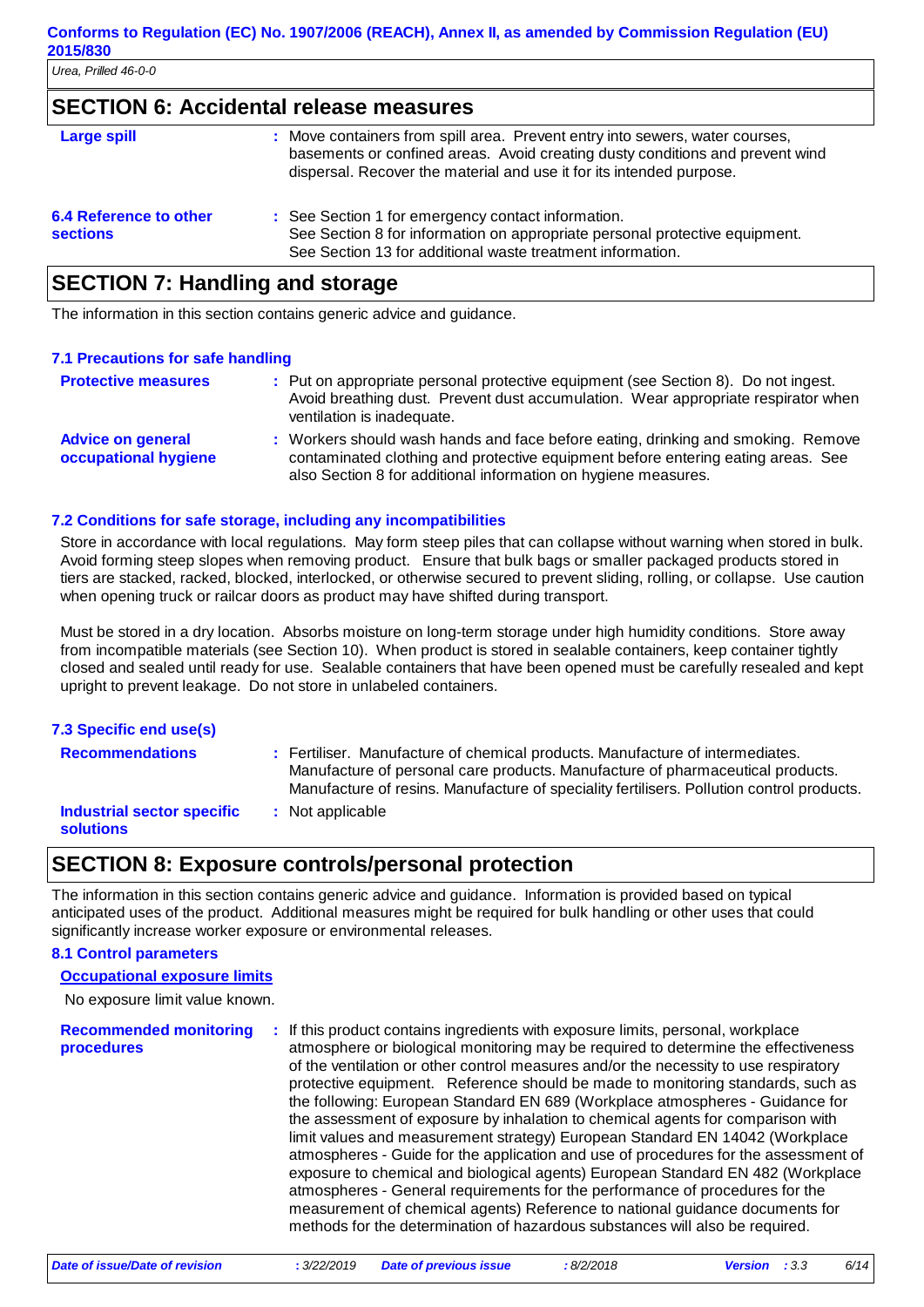# **SECTION 8: Exposure controls/personal protection**

| <b>DNELs/DMELs</b>                                |                                                                                                                                                                                                                                                 |                                                                                                                                                                                                                                                                                                                                                                                                                                                               |                                                                                                                                                                                                                                                                                                                            |                         |                                  |                |                            |
|---------------------------------------------------|-------------------------------------------------------------------------------------------------------------------------------------------------------------------------------------------------------------------------------------------------|---------------------------------------------------------------------------------------------------------------------------------------------------------------------------------------------------------------------------------------------------------------------------------------------------------------------------------------------------------------------------------------------------------------------------------------------------------------|----------------------------------------------------------------------------------------------------------------------------------------------------------------------------------------------------------------------------------------------------------------------------------------------------------------------------|-------------------------|----------------------------------|----------------|----------------------------|
| <b>Product/ingredient name</b>                    | <b>Type</b>                                                                                                                                                                                                                                     | <b>Exposure</b>                                                                                                                                                                                                                                                                                                                                                                                                                                               | <b>Value</b>                                                                                                                                                                                                                                                                                                               | <b>Population</b>       |                                  | <b>Effects</b> |                            |
| Urea                                              |                                                                                                                                                                                                                                                 | <b>DNEL</b>                                                                                                                                                                                                                                                                                                                                                                                                                                                   | Short term<br>Inhalation                                                                                                                                                                                                                                                                                                   | $175$ mg/m <sup>3</sup> | Workers                          |                | Systemic                   |
|                                                   |                                                                                                                                                                                                                                                 | <b>DNEL</b>                                                                                                                                                                                                                                                                                                                                                                                                                                                   | Short term<br>Inhalation                                                                                                                                                                                                                                                                                                   |                         | 87,5 mg/m <sup>3</sup> Consumers |                | Systemic                   |
| <b>DNEL/DMEL Summary</b>                          |                                                                                                                                                                                                                                                 |                                                                                                                                                                                                                                                                                                                                                                                                                                                               | : Very low toxicity to humans or animals.                                                                                                                                                                                                                                                                                  |                         |                                  |                |                            |
| <b>PNECs</b>                                      |                                                                                                                                                                                                                                                 |                                                                                                                                                                                                                                                                                                                                                                                                                                                               |                                                                                                                                                                                                                                                                                                                            |                         |                                  |                |                            |
| <b>Product/ingredient name</b>                    |                                                                                                                                                                                                                                                 |                                                                                                                                                                                                                                                                                                                                                                                                                                                               | <b>Compartment Detail</b>                                                                                                                                                                                                                                                                                                  |                         | <b>Value</b>                     |                | <b>Method Detail</b>       |
| Urea                                              |                                                                                                                                                                                                                                                 |                                                                                                                                                                                                                                                                                                                                                                                                                                                               | Fresh water                                                                                                                                                                                                                                                                                                                | $0,47$ mg/l             |                                  | 100            | <b>Assessment Factors:</b> |
| <b>PNEC Summary</b>                               |                                                                                                                                                                                                                                                 |                                                                                                                                                                                                                                                                                                                                                                                                                                                               | : Slightly harmful to aquatic organisms. Very low acute toxicity to fish.                                                                                                                                                                                                                                                  |                         |                                  |                |                            |
| <b>8.2 Exposure controls</b>                      |                                                                                                                                                                                                                                                 |                                                                                                                                                                                                                                                                                                                                                                                                                                                               |                                                                                                                                                                                                                                                                                                                            |                         |                                  |                |                            |
| <b>Appropriate engineering</b><br><b>controls</b> | : Use with adequate ventilation. If user operations generate dust, fumes, gas, vapour<br>or mist, use process enclosures, local exhaust ventilation or other engineering<br>controls to keep worker exposure to airborne contaminants below any |                                                                                                                                                                                                                                                                                                                                                                                                                                                               |                                                                                                                                                                                                                                                                                                                            |                         |                                  |                |                            |
| <b>Individual protection measures</b>             |                                                                                                                                                                                                                                                 |                                                                                                                                                                                                                                                                                                                                                                                                                                                               | recommended or statutory limits.                                                                                                                                                                                                                                                                                           |                         |                                  |                |                            |
| <b>Hygiene measures</b>                           | : Solid, low dustiness. If dust is generated and ventilation is inadequate, use respirator<br>that will protect against dust/mist. Wash hands after handling.                                                                                   |                                                                                                                                                                                                                                                                                                                                                                                                                                                               |                                                                                                                                                                                                                                                                                                                            |                         |                                  |                |                            |
| <b>Eye/face protection</b>                        |                                                                                                                                                                                                                                                 | : Safety eyewear complying with an approved standard should be used when a risk<br>assessment indicates this is necessary to avoid exposure to liquid splashes, mists,<br>gases or dusts. If contact is possible, the following protection should be worn,<br>unless the assessment indicates a higher degree of protection: safety glasses with<br>side-shields. If operating conditions cause high dust concentrations to be produced,<br>use dust goggles. |                                                                                                                                                                                                                                                                                                                            |                         |                                  |                |                            |
| <b>Skin protection</b>                            |                                                                                                                                                                                                                                                 |                                                                                                                                                                                                                                                                                                                                                                                                                                                               |                                                                                                                                                                                                                                                                                                                            |                         |                                  |                |                            |
| <b>Hand protection</b>                            |                                                                                                                                                                                                                                                 | : The personal protective equipment required varies, depending upon your risk<br>assessment. For prolonged or repeated handling, use the following type of gloves:<br>leather work gloves                                                                                                                                                                                                                                                                     |                                                                                                                                                                                                                                                                                                                            |                         |                                  |                |                            |
| <b>Body protection</b>                            |                                                                                                                                                                                                                                                 | Personal protective equipment for the body should be selected based on the task<br>being performed and the risks involved and should be approved by a specialist<br>before handling this product. Cotton or cotton/synthetic overalls or coveralls are<br>normally suitable.                                                                                                                                                                                  |                                                                                                                                                                                                                                                                                                                            |                         |                                  |                |                            |
| <b>Other skin protection</b>                      |                                                                                                                                                                                                                                                 | : Appropriate footwear and any additional skin protection measures should be<br>selected based on the task being performed and the risks involved and should be<br>approved by a specialist before handling this product.                                                                                                                                                                                                                                     |                                                                                                                                                                                                                                                                                                                            |                         |                                  |                |                            |
| <b>Respiratory protection</b>                     |                                                                                                                                                                                                                                                 |                                                                                                                                                                                                                                                                                                                                                                                                                                                               | : Use a properly fitted, air-purifying or air-fed respirator complying with an approved<br>standard if a risk assessment indicates this is necessary. Respirator selection must<br>be based on known or anticipated exposure levels, the hazards of the product and<br>the safe working limits of the selected respirator. |                         |                                  |                |                            |

**Environmental exposure controls :** Emissions from ventilation or work process equipment should be checked to ensure they comply with the requirements of environmental protection legislation. In some cases, fume scrubbers, filters or engineering modifications to the process equipment will be necessary to reduce emissions to acceptable levels.

# **SECTION 9: Physical and chemical properties**

|                                | 9.1 Information on basic physical and chemical properties |           |                         |      |
|--------------------------------|-----------------------------------------------------------|-----------|-------------------------|------|
| <b>Appearance</b>              |                                                           |           |                         |      |
| <b>Physical state</b>          | : Solid. [Solid beads.]                                   |           |                         |      |
| <b>Colour</b>                  | : White.                                                  |           |                         |      |
| <b>Odour</b>                   | : Ammoniacal. [Slight]                                    |           |                         |      |
| <b>Odour threshold</b>         | : Not available.                                          |           |                         |      |
| Date of issue/Date of revision | <b>Date of previous issue</b><br>: 3/22/2019              | :8/2/2018 | : 3.3<br><b>Version</b> | 7/14 |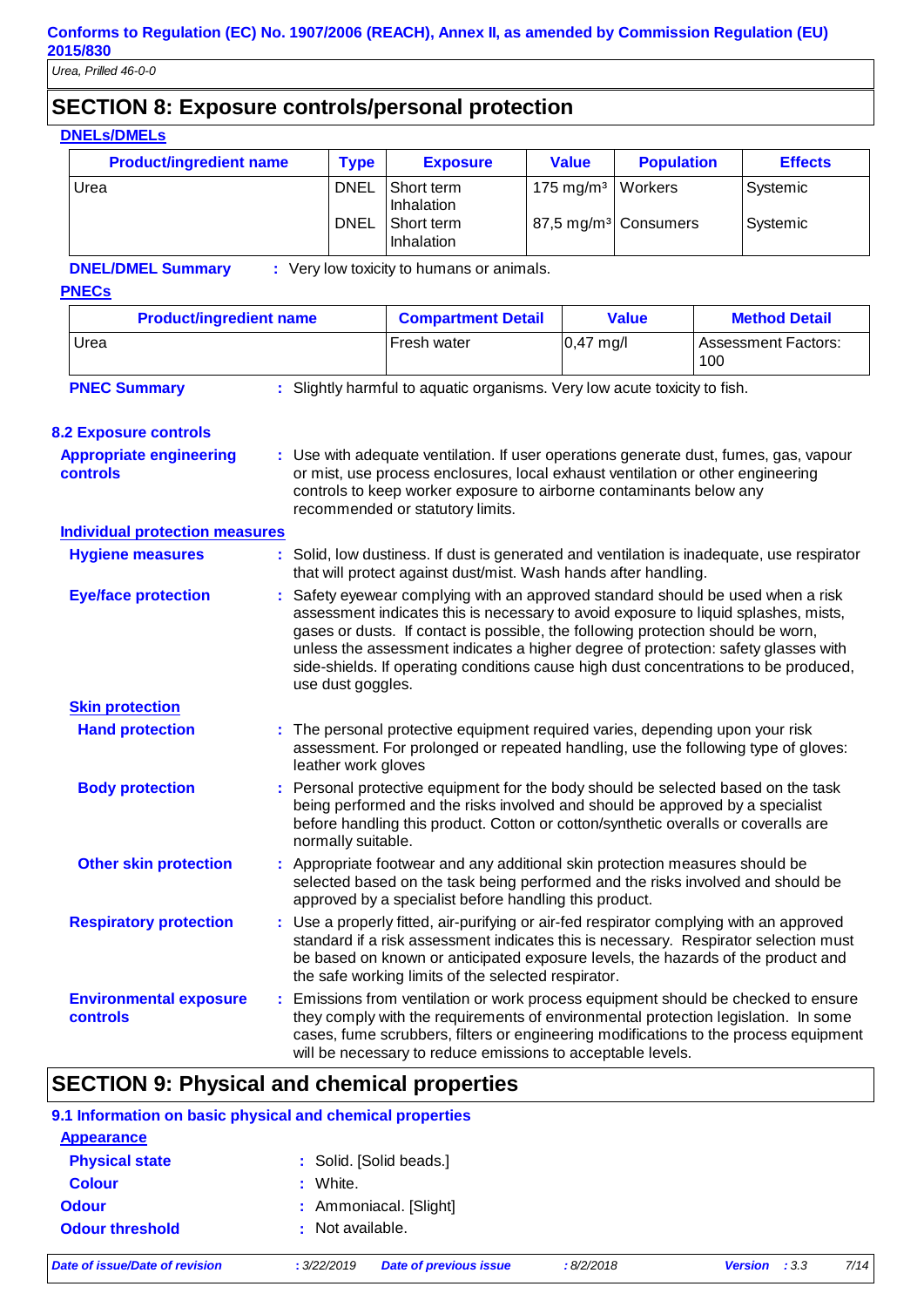*Urea, Prilled 46-0-0*

# **SECTION 9: Physical and chemical properties**

| pH                                                            | : 8 [Conc. (%w/w): 10%]                                                                                              |
|---------------------------------------------------------------|----------------------------------------------------------------------------------------------------------------------|
| <b>Melting point/freezing point</b>                           | $: 133^{\circ}$ C                                                                                                    |
| <b>Initial boiling point and boiling</b><br>range             | : Not available.                                                                                                     |
| <b>Flash point</b>                                            | [Product does not sustain combustion.]                                                                               |
| <b>Evaporation rate</b>                                       | : Not applicable.                                                                                                    |
| <b>Flammability (solid, gas)</b>                              | : Non-flammable substance. Non-combustible.                                                                          |
| <b>Upper/lower flammability or</b><br>explosive limits        | : Not applicable.                                                                                                    |
| <b>Vapour pressure</b>                                        | $: 0.0000013$ kPa [20°C]                                                                                             |
| <b>Vapour density</b>                                         | : Not available.                                                                                                     |
| <b>Relative density</b>                                       | : 1.33                                                                                                               |
| <b>Solubility(ies)</b>                                        | : Easily soluble in the following materials: cold water and hot water.                                               |
| <b>Partition coefficient: n-octanol/ : &lt;-1.73</b><br>water |                                                                                                                      |
| <b>Auto-ignition temperature</b>                              | : Not applicable.                                                                                                    |
| <b>Decomposition temperature</b>                              | $: >135^{\circ}$ C                                                                                                   |
| <b>Viscosity</b>                                              | : Not applicable.                                                                                                    |
| <b>Explosive properties</b>                                   | If mixed with chlorine or hypochlorites, it may form nitrogen trichloride which may<br>explode spontaneously in air. |
| <b>Oxidising properties</b>                                   | : No oxidising ingredients present.                                                                                  |
| 9.2 Other information                                         |                                                                                                                      |
| <b>Solubility in water</b>                                    | $: 624$ g/l                                                                                                          |
| <b>Molecular weight</b>                                       | : 60.07 g/mole                                                                                                       |
| No additional information.                                    |                                                                                                                      |

|                                                   | <b>SECTION 10: Stability and reactivity</b> |                                                                                                                                                                                                                       |  |  |  |  |  |  |  |
|---------------------------------------------------|---------------------------------------------|-----------------------------------------------------------------------------------------------------------------------------------------------------------------------------------------------------------------------|--|--|--|--|--|--|--|
| <b>10.1 Reactivity</b>                            |                                             | : No specific test data related to reactivity available for this product or its ingredients.                                                                                                                          |  |  |  |  |  |  |  |
| <b>10.2 Chemical stability</b>                    |                                             | : The product is stable.                                                                                                                                                                                              |  |  |  |  |  |  |  |
| <b>10.3 Possibility of</b><br>hazardous reactions |                                             | : Under normal conditions of storage and use, hazardous reactions will not occur.                                                                                                                                     |  |  |  |  |  |  |  |
| <b>10.4 Conditions to avoid</b>                   |                                             | : Avoid creating dusty conditions and prevent wind dispersal. Hygroscopic. Absorbs<br>moisture on long-term storage under high humidity conditions. Store in a well-<br>ventilated, dry place. Protect from moisture. |  |  |  |  |  |  |  |
| <b>10.5 Incompatible materials</b>                |                                             | : Reactive or incompatible with the following materials: chlorine-based bleaching<br>agents<br>oxidizing materials                                                                                                    |  |  |  |  |  |  |  |
| <b>10.6 Hazardous</b><br>decomposition products   |                                             | : Under normal conditions of storage and use, hazardous decomposition products<br>should not be produced.                                                                                                             |  |  |  |  |  |  |  |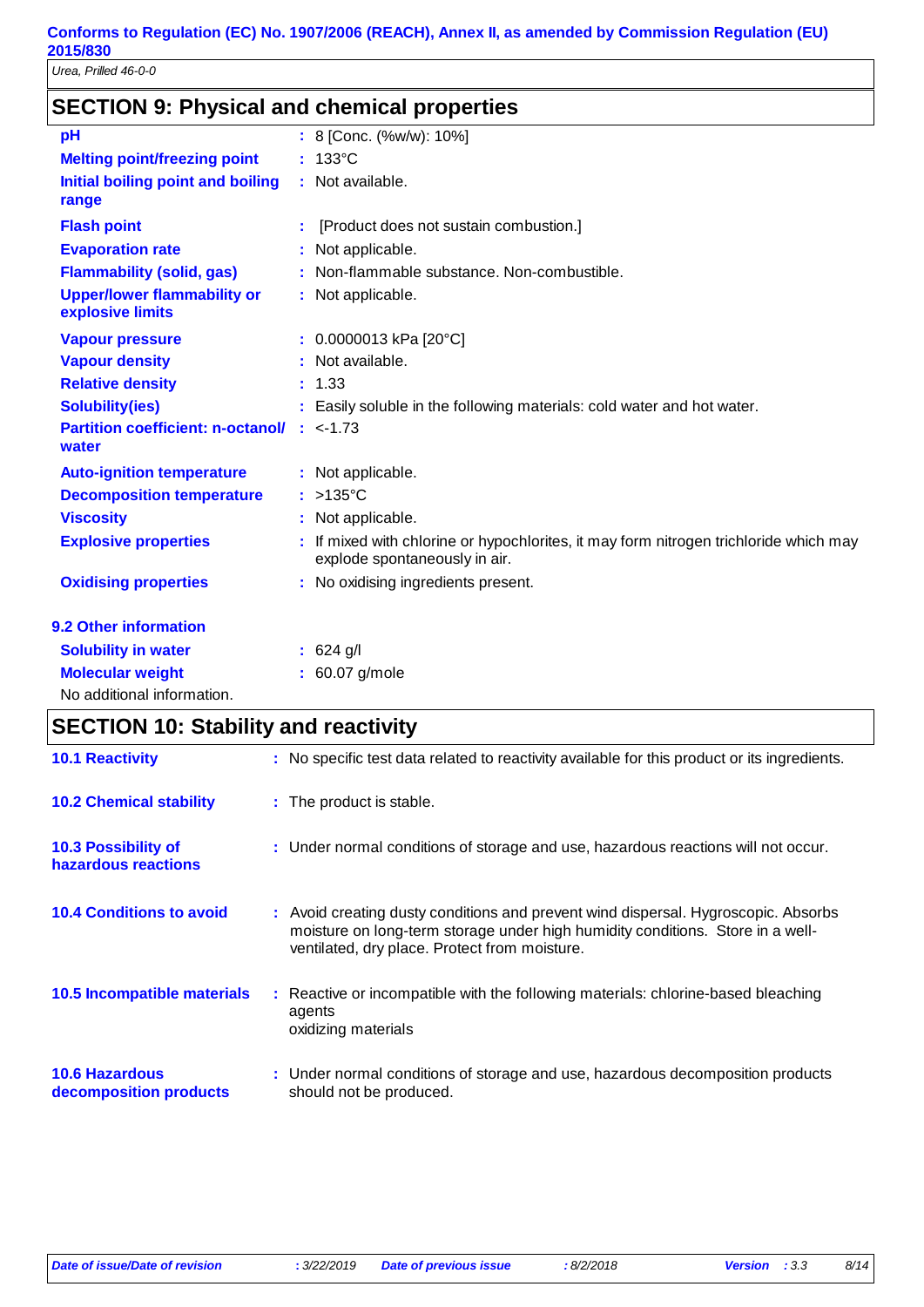# **SECTION 11: Toxicological information**

#### **11.1 Information on toxicological effects**

#### **Acute toxicity**

| <b>Product/ingredient name</b> | <b>Result</b>          | <b>Species</b>                     | <b>Dose</b>                | <b>Exposure</b>          |
|--------------------------------|------------------------|------------------------------------|----------------------------|--------------------------|
| Urea                           | LD50 Oral<br>LD50 Oral | Mouse - Male<br>Rat - Male         | 11500 mg/kg<br>14300 mg/kg | $\overline{\phantom{a}}$ |
|                                | LD50 Subcutaneous      | Mouse -                            | 9200 mg/kg                 | -                        |
|                                | ILDLo Oral             | Female<br>Cattle - Male,<br>Female | 600 mg/kg                  |                          |

### **Conclusion/Summary :** Very low toxicity to humans or animals.

#### **Irritation/Corrosion**

| <b>Product/ingredient name</b> | <b>Result</b>                 | <b>Species</b> | <b>Score</b> | <b>Exposure</b> | <b>Observation</b> |  |  |
|--------------------------------|-------------------------------|----------------|--------------|-----------------|--------------------|--|--|
| Urea<br>Skin - Erythema/Eschar |                               | Rabbit         |              |                 |                    |  |  |
| <b>Conclusion/Summary</b>      |                               |                |              |                 |                    |  |  |
| <b>Skin</b>                    | : Non-irritating to the skin. |                |              |                 |                    |  |  |

| Eves | : No known significant effects or critical hazards. |  |  |
|------|-----------------------------------------------------|--|--|
|      |                                                     |  |  |

**Respiratory** : Non-irritating to the respiratory system. **Sensitisation**

## **Conclusion/Summary**

| <b>Skin</b> | : Non-sensitiser to skin. |
|-------------|---------------------------|
|             |                           |

**Respiratory** : Non-sensitiser to lungs.

#### **Mutagenicity**

| <b>Product/ingredient name</b> | Test                                               | <b>Experiment</b>                                                                                       | <b>Result</b> |
|--------------------------------|----------------------------------------------------|---------------------------------------------------------------------------------------------------------|---------------|
| Urea                           | OECD 471 Bacterial<br><b>Reverse Mutation Test</b> | Experiment: In vitro<br>Subject: Bacteria<br>Cell: Somatic<br>Metabolic activation: With and<br>without | Negative      |

#### **Conclusion/Summary :** No mutagenic effect.

#### **Carcinogenicity**

| <b>Product/ingredient name</b>                   | <b>Result</b>                                       | <b>Species</b>        | <b>Dose</b>              | <b>Exposure</b> |
|--------------------------------------------------|-----------------------------------------------------|-----------------------|--------------------------|-----------------|
| Urea                                             | Negative - Oral - TC                                | Rat - Male,<br>Female | 2250 mg/kg<br>Continuous | -               |
| <b>Conclusion/Summary</b>                        | : No known significant effects or critical hazards. |                       |                          |                 |
| <b>Reproductive toxicity</b>                     |                                                     |                       |                          |                 |
| <b>Conclusion/Summary</b>                        | : No known significant effects or critical hazards. |                       |                          |                 |
| <b>Teratogenicity</b>                            |                                                     |                       |                          |                 |
| <b>Conclusion/Summary</b>                        | : No known significant effects or critical hazards. |                       |                          |                 |
| Specific target organ toxicity (single exposure) |                                                     |                       |                          |                 |

| <b>Product/ingredient name</b> | <b>Category</b> | <b>Route of</b><br>exposure | <b>Target organs</b>                    |
|--------------------------------|-----------------|-----------------------------|-----------------------------------------|
| <b>Biuret</b>                  | Category 3      | Not applicable.             | Respiratory tract<br><b>lirritation</b> |

#### **Specific target organ toxicity (repeated exposure)** Not available.

#### **Aspiration hazard**

Not available.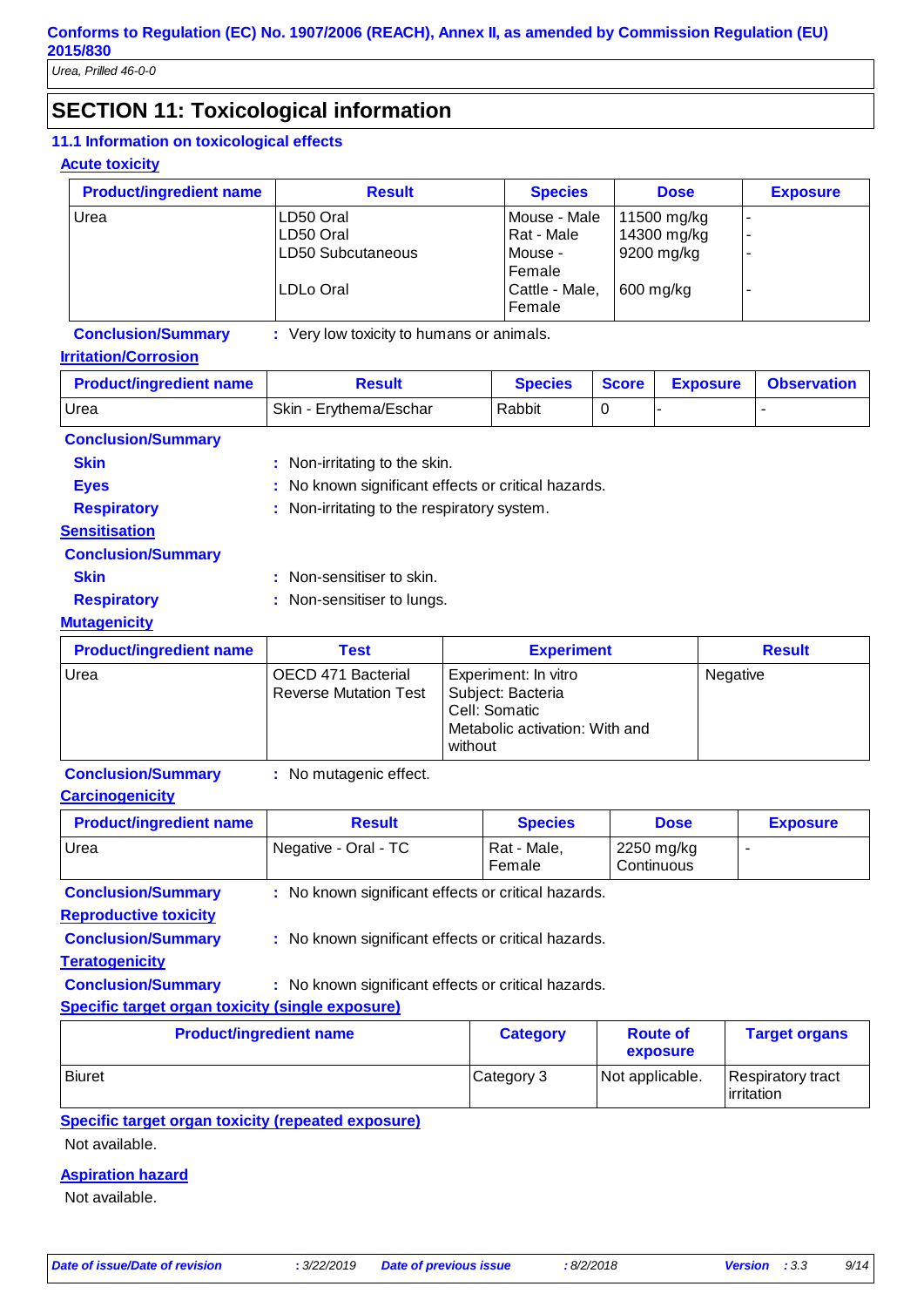# **SECTION 11: Toxicological information**

| <b>Information on likely routes</b><br>of exposure | : Routes of entry anticipated: Inhalation                                                                                                                                             |
|----------------------------------------------------|---------------------------------------------------------------------------------------------------------------------------------------------------------------------------------------|
| <b>Potential acute health effects</b>              |                                                                                                                                                                                       |
| <b>Eye contact</b>                                 | : No known significant effects or critical hazards.                                                                                                                                   |
| <b>Inhalation</b>                                  | : In a fire, hazardous decomposition products may be produced. Exposure to<br>decomposition products may cause a health hazard. Serious effects may be delayed<br>following exposure. |
| <b>Skin contact</b>                                | : No known significant effects or critical hazards.                                                                                                                                   |
| <b>Ingestion</b>                                   | : No known significant effects or critical hazards.                                                                                                                                   |

|                     | Symptoms related to the physical, chemical and toxicological characteristics |
|---------------------|------------------------------------------------------------------------------|
| Eye contact         | : May cause irritation due to mechanical action.                             |
| <b>Inhalation</b>   | : No specific data.                                                          |
| <b>Skin contact</b> | : No specific data.                                                          |
| <b>Ingestion</b>    | : No specific data.                                                          |

#### **Delayed and immediate effects as well as chronic effects from short and long-term exposure**

| <b>Short term exposure</b>            |                |
|---------------------------------------|----------------|
| <b>Potential immediate</b><br>effects | $:$ See above. |
| <b>Potential delayed effects</b>      | : See above.   |
| Long term exposure                    |                |
| <b>Potential immediate</b><br>effects | : See above.   |
| <b>Potential delayed effects</b>      | $:$ See below. |
|                                       |                |

#### **Potential chronic health effects**

| <b>Product/ingredient name</b> | <b>Result</b>                                       | <b>Species</b>                                      | <b>Dose</b>              | <b>Exposure</b>         |
|--------------------------------|-----------------------------------------------------|-----------------------------------------------------|--------------------------|-------------------------|
| Urea                           | Chronic NOAEL Oral                                  | Rat - Male,<br>Female                               | 2250 mg/kg<br>Continuous | 12 months<br>Continuous |
| <b>Conclusion/Summary</b>      |                                                     | : No known significant effects or critical hazards. |                          |                         |
| <b>General</b>                 | : No known significant effects or critical hazards. |                                                     |                          |                         |
| <b>Carcinogenicity</b>         | : No known significant effects or critical hazards. |                                                     |                          |                         |
| <b>Mutagenicity</b>            | : No known significant effects or critical hazards. |                                                     |                          |                         |
| <b>Teratogenicity</b>          | : No known significant effects or critical hazards. |                                                     |                          |                         |
| <b>Developmental effects</b>   | : No known significant effects or critical hazards. |                                                     |                          |                         |
| <b>Fertility effects</b>       | : No known significant effects or critical hazards. |                                                     |                          |                         |

#### **Other information :**

: Not available.

# **SECTION 12: Ecological information**

#### **12.1 Toxicity**

| <b>Product/ingredient name</b> | <b>Result</b>                                                                                                               | <b>Species</b>                                                   | <b>Exposure</b>      |
|--------------------------------|-----------------------------------------------------------------------------------------------------------------------------|------------------------------------------------------------------|----------------------|
| Urea                           | Acute EC50 3910000 ug/L Fresh water                                                                                         | Daphnia - Daphnia magna -<br>Neonate - < 24 hours                | 48 hours             |
|                                | Acute LC50 >1000 mg/L Marine water                                                                                          | Crustaceans -<br>Chaetogammarus marinus -<br>Young - 5 mm        | 48 hours             |
|                                | Acute LC50 5000 ug/L Fresh water<br>Acute LC50 22500 ug/L                                                                   | Fish - Colisa fasciata - Fingerling<br>Fish - Tilapia mossambica | 96 hours<br>96 hours |
| <b>Conclusion/Summary</b>      | : Practically non-toxic to aquatic organisms. Excessive nutrient runoff to a body of<br>water may result in eutrophication. |                                                                  |                      |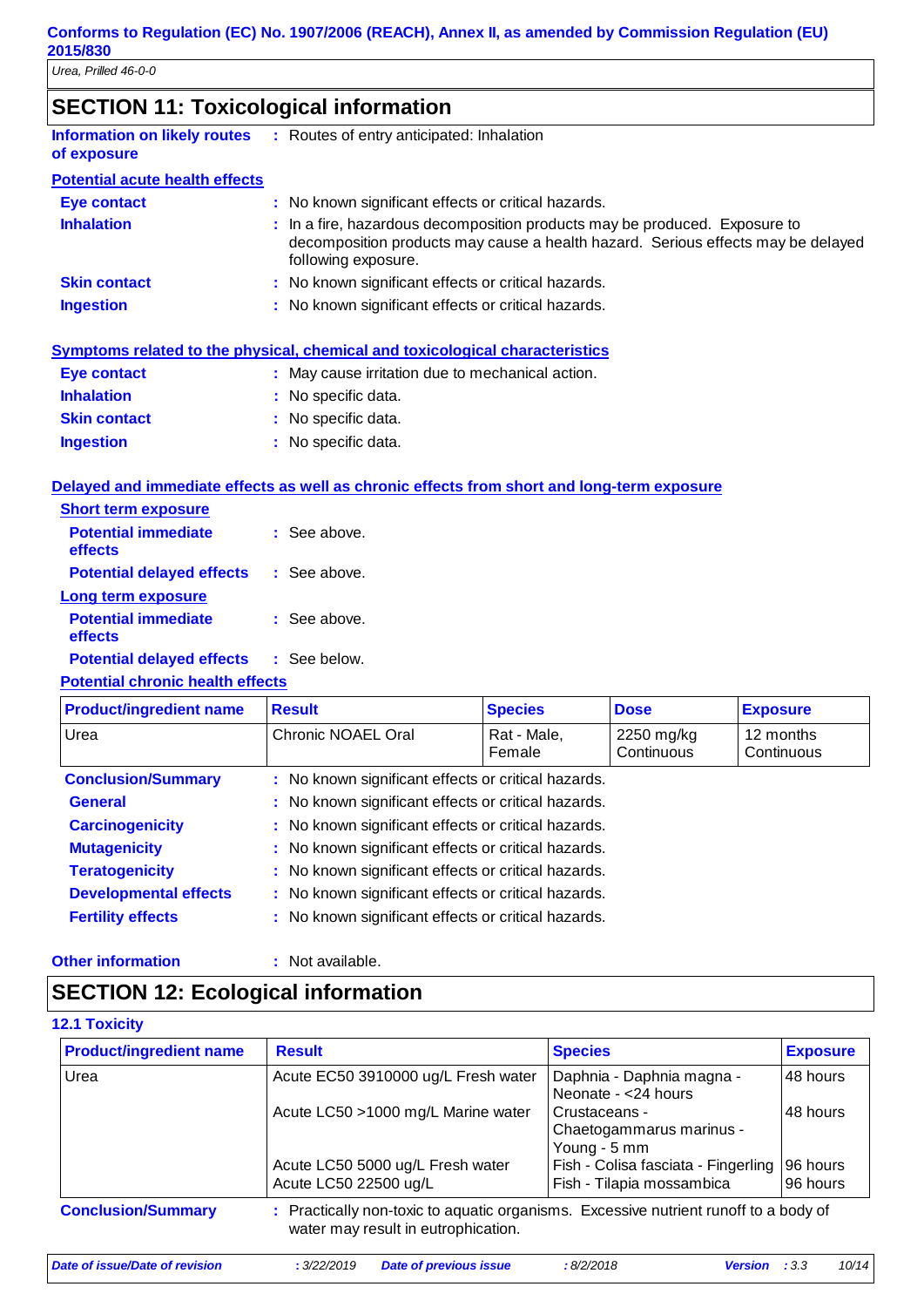# **SECTION 12: Ecological information**

#### **12.2 Persistence and degradability**

| <b>Product/ingredient name</b> | <b>Test</b>                                                                     | <b>Result</b>                                     |  | <b>Dose</b>       | <b>Inoculum</b>         |
|--------------------------------|---------------------------------------------------------------------------------|---------------------------------------------------|--|-------------------|-------------------------|
| Urea                           | OECD 302B<br>Inherent<br>Biodegradability:<br>Zahn-Wellens/<br><b>EMPA Test</b> | 96 % - Readily - 16 days                          |  |                   |                         |
| <b>Conclusion/Summary</b>      |                                                                                 | : According to EC criteria: Readily biodegradable |  |                   |                         |
| <b>Product/ingredient name</b> | <b>Aquatic half-life</b>                                                        |                                                   |  | <b>Photolysis</b> | <b>Biodegradability</b> |
| Urea                           |                                                                                 |                                                   |  |                   | Readily                 |

#### **12.3 Bioaccumulative potential**

| <b>Product/ingredient name</b> | $\mathsf{LogP}_\mathsf{ow}$ | <b>BCF</b> | <b>Potential</b> |
|--------------------------------|-----------------------------|------------|------------------|
| Urea                           | <-1.73                      |            | <b>I</b> low     |

| <b>12.4 Mobility in soil</b>                            |                  |
|---------------------------------------------------------|------------------|
| <b>Soil/water partition</b><br><b>coefficient (Koc)</b> | : 0.037          |
| <b>Mobility</b>                                         | : Not available. |
|                                                         |                  |

### **12.5 Results of PBT and vPvB assessment**

| <b>PBT</b>  | : No.                                      |
|-------------|--------------------------------------------|
|             | P: Not available. B: Not available. T: No. |
| <b>vPvB</b> | : No.                                      |
|             | vP: Not available. vB: Not available.      |
|             |                                            |

**12.6 Other adverse effects** : No known significant effects or critical hazards.

## **SECTION 13: Disposal considerations**

The information in this section contains generic advice and guidance.

#### **13.1 Waste treatment methods**

| <b>Product</b>                 |                                                                                                                                                                                                                                                                                                                                                                                                                                                                                                    |  |
|--------------------------------|----------------------------------------------------------------------------------------------------------------------------------------------------------------------------------------------------------------------------------------------------------------------------------------------------------------------------------------------------------------------------------------------------------------------------------------------------------------------------------------------------|--|
| <b>Methods of disposal</b>     | : The generation of waste should be avoided or minimised wherever possible. Recycle<br>to process, if possible. Significant quantities of waste product residues should not be<br>disposed of via the foul sewer but processed in a suitable effluent treatment plant.<br>Disposal of this product, solutions and any by-products should at all times comply<br>with the requirements of environmental protection and waste disposal legislation and<br>any regional local authority requirements. |  |
| <b>Hazardous waste</b>         | : Within the present knowledge of the supplier, this product is not regarded as<br>hazardous waste, as defined by EU Directive 2008/98/EC.                                                                                                                                                                                                                                                                                                                                                         |  |
| European waste catalogue (EWC) |                                                                                                                                                                                                                                                                                                                                                                                                                                                                                                    |  |

| <b>Waste code</b>          | <b>Waste designation</b>                                                                                                                                                                                 |
|----------------------------|----------------------------------------------------------------------------------------------------------------------------------------------------------------------------------------------------------|
| 06 10 99                   | wastes not otherwise specified                                                                                                                                                                           |
| <b>Packaging</b>           |                                                                                                                                                                                                          |
| <b>Methods of disposal</b> | : The generation of waste should be avoided or minimised wherever possible. Waste<br>packaging should be recycled. Incineration or landfill should only be considered<br>when recycling is not feasible. |

*Date of issue/Date of revision* **:** *3/22/2019 Date of previous issue : 8/2/2018 Version : 3.3 11/14*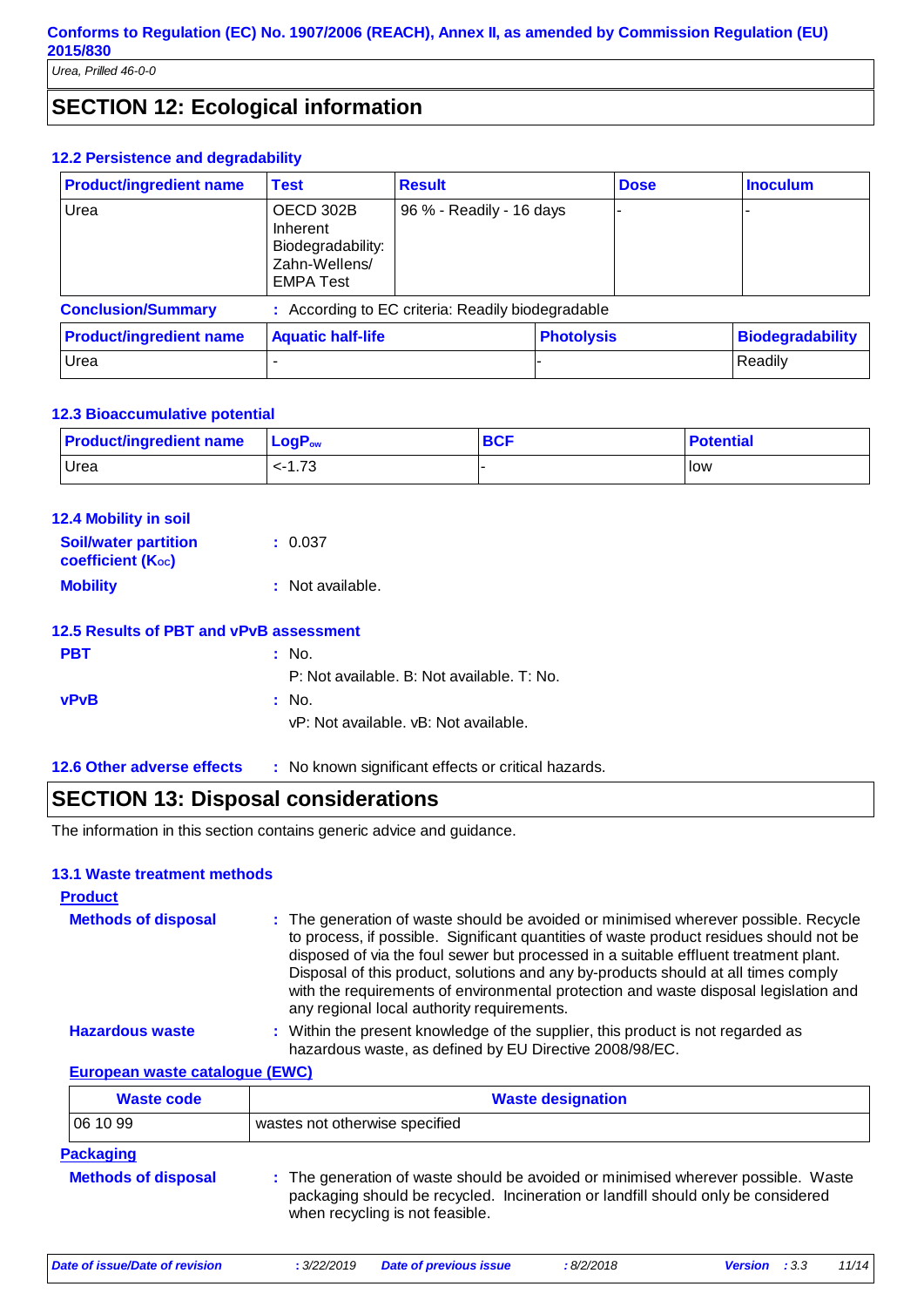*Urea, Prilled 46-0-0*

## **SECTION 13: Disposal considerations**

**Special precautions : Empty containers or liners may retain some product residues. Avoid dispersal of spilt** material and runoff and contact with soil, waterways, drains and sewers.

# **SECTION 14: Transport information**

|                                           | <b>ADR/RID</b> | <b>ADN</b>               | <b>IMDG</b>    | <b>ICAO</b>    |
|-------------------------------------------|----------------|--------------------------|----------------|----------------|
| 14.1 UN number                            | Not regulated. | Not regulated.           | Not regulated. | Not regulated. |
| 14.2 UN proper<br>shipping name           | $\blacksquare$ | $\overline{\phantom{a}}$ |                |                |
| <b>14.3 Transport</b><br>hazard class(es) | $\blacksquare$ | ٠                        |                |                |
| 14.4 Packing group                        |                |                          |                |                |
| 14.5<br><b>Environmental</b><br>hazards   | No.            | No.                      | No.            | No.            |
| <b>Additional</b><br>information          | ۰              | ٠                        |                | ۰              |

**14.6 Special precautions for :** Not available. **user**

#### **14.7 Transport in bulk according to Annex II of Marpol and the IBC Code**

## **SECTION 15: Regulatory information**

**15.1 Safety, health and environmental regulations/legislation specific for the substance or mixture**

**EU Regulation (EC) No. 1907/2006 (REACH)**

**Annex XIV - List of substances subject to authorisation**

## **Annex XIV**

None of the components are listed.

**Substances of very high concern**

None of the components are listed.

**Annex XVII - Restrictions on the manufacture, placing on the market and use of certain dangerous substances, mixtures and articles** : Not applicable.

#### **Other EU regulations**

**Europe inventory** : This material is listed or exempted.

**Ozone depleting substances (1005/2009/EU)**

Not listed.

#### **Prior Informed Consent (PIC) (649/2012/EU)**

Not listed.

#### **Seveso Directive**

This product is not controlled under the Seveso III Directive.

**International regulations**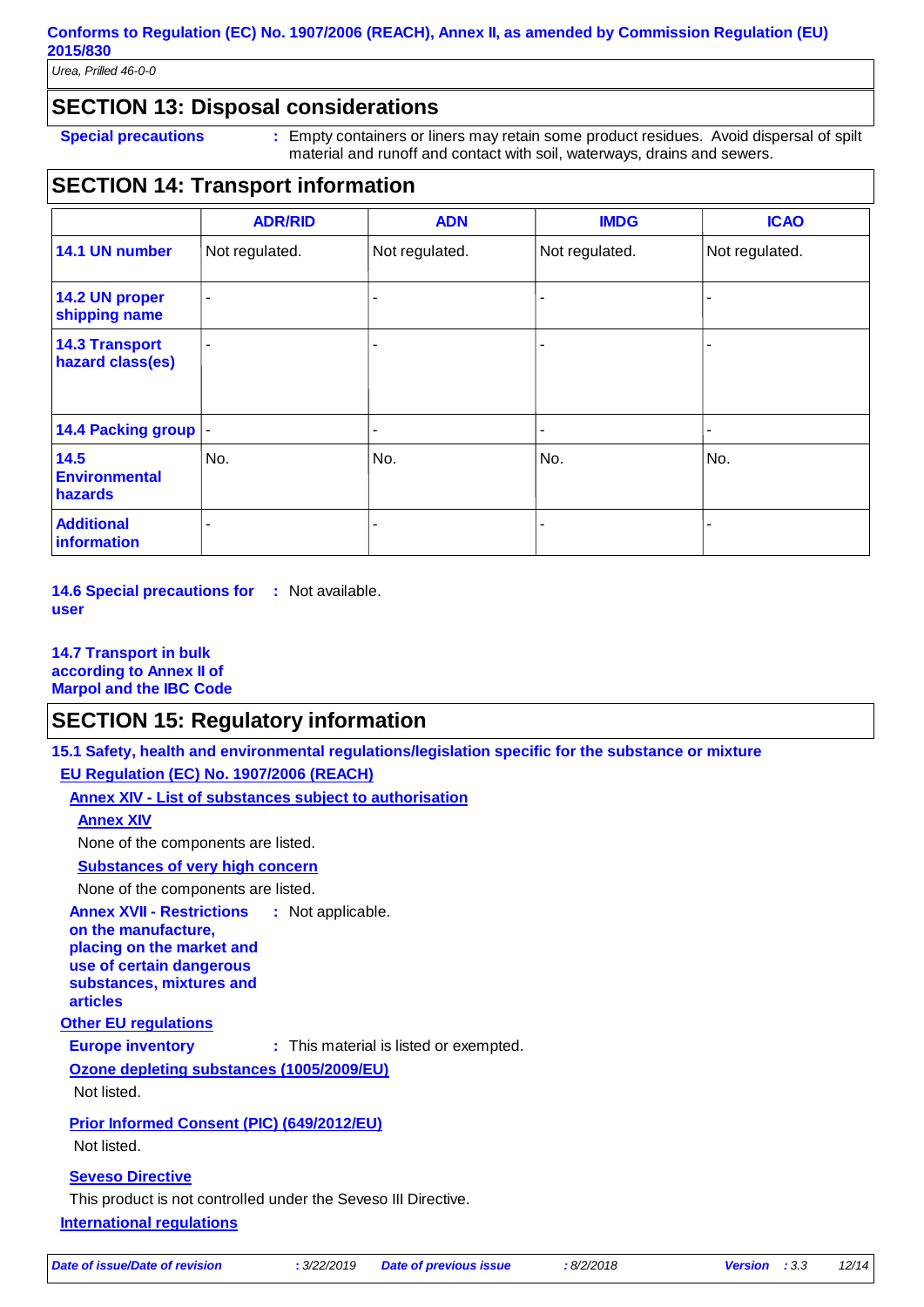| <b>SECTION 15: Regulatory information</b>                                  |  |
|----------------------------------------------------------------------------|--|
| <b>Chemical Weapon Convention List Schedules I, II &amp; III Chemicals</b> |  |

Not listed.

#### **Montreal Protocol (Annexes A, B, C, E)**

Not listed.

**Stockholm Convention on Persistent Organic Pollutants** Not listed.

**Rotterdam Convention on Prior Informed Consent (PIC)**

Not listed.

#### **UNECE Aarhus Protocol on POPs and Heavy Metals**

Not listed.

#### **International lists**

| <b>National inventory</b>  |                                        |
|----------------------------|----------------------------------------|
| <b>Australia</b>           | : This material is listed or exempted. |
| <b>Canada</b>              | : This material is listed or exempted. |
| <b>China</b>               | : This material is listed or exempted. |
| <b>Japan</b>               | : This material is listed or exempted. |
| <b>Malaysia</b>            | Not determined.                        |
| <b>New Zealand</b>         | : This material is listed or exempted. |
| <b>Philippines</b>         | : This material is listed or exempted. |
| <b>Republic of Korea</b>   | : This material is listed or exempted. |
| <b>Taiwan</b>              | : This material is listed or exempted. |
| <b>Turkey</b>              | : Not determined.                      |
| <b>United States</b>       | : This material is listed.             |
| <b>5.2 Chemical safety</b> | Complete.                              |

#### **15.2 Chemical safety assessment**

# **SECTION 16: Other information**

|                                                                   | $\sqrt{\ }$ Indicates information that has changed from previously issued version.                                                                                                                                                                                                                                                                                                                                                                                                                                                                                                                                                                                                                                                                                            |
|-------------------------------------------------------------------|-------------------------------------------------------------------------------------------------------------------------------------------------------------------------------------------------------------------------------------------------------------------------------------------------------------------------------------------------------------------------------------------------------------------------------------------------------------------------------------------------------------------------------------------------------------------------------------------------------------------------------------------------------------------------------------------------------------------------------------------------------------------------------|
| <b>Abbreviations and acronyms : ATE = Acute Toxicity Estimate</b> | CLP = Classification, Labelling and Packaging Regulation [Regulation (EC) No.<br>1272/2008]<br>DMEL = Derived Minimal Effect Level<br>DNEL = Derived No Effect Level<br>EUH statement = CLP-specific Hazard statement<br>PBT = Persistent, Bioaccumulative and Toxic<br>PNEC = Predicted No Effect Concentration<br><b>RRN</b> = REACH Registration Number<br>vPvB = Very Persistent and Very Bioaccumulative                                                                                                                                                                                                                                                                                                                                                                 |
| <b>Key literature references</b><br>and sources for data          | : REGULATION (EC) No 1907/2006 OF THE EUROPEAN PARLIAMENT AND OF<br>THE COUNCIL OF 18 DECEMBER 2006, with successive adaptations, amendments,<br>and corrigenda.<br>REGULATION (EC) No 1272/2008 OF THE EUROPEAN PARLIAMENT AND OF<br>THE COUNCIL OF 16 DECEMBER 2008, with successive adaptations, amendments,<br>and corrigenda.<br>ECHA, European Chemicals Agency, Classification and Labelling Database<br>DIRECTIVE 2012/18/EU OF THE EUROPEAN PARLIAMENT AND OF THE<br>COUNCIL OF 4 JULY 2012 on the control of major-accident hazards involving<br>dangerous substances<br>European Agreement concerning the International Carriage of Dangerous Goods by<br>Road (ADR), latest revision.<br>Directive 2008/68/EC of the European Parliament and of the Council of 24 |